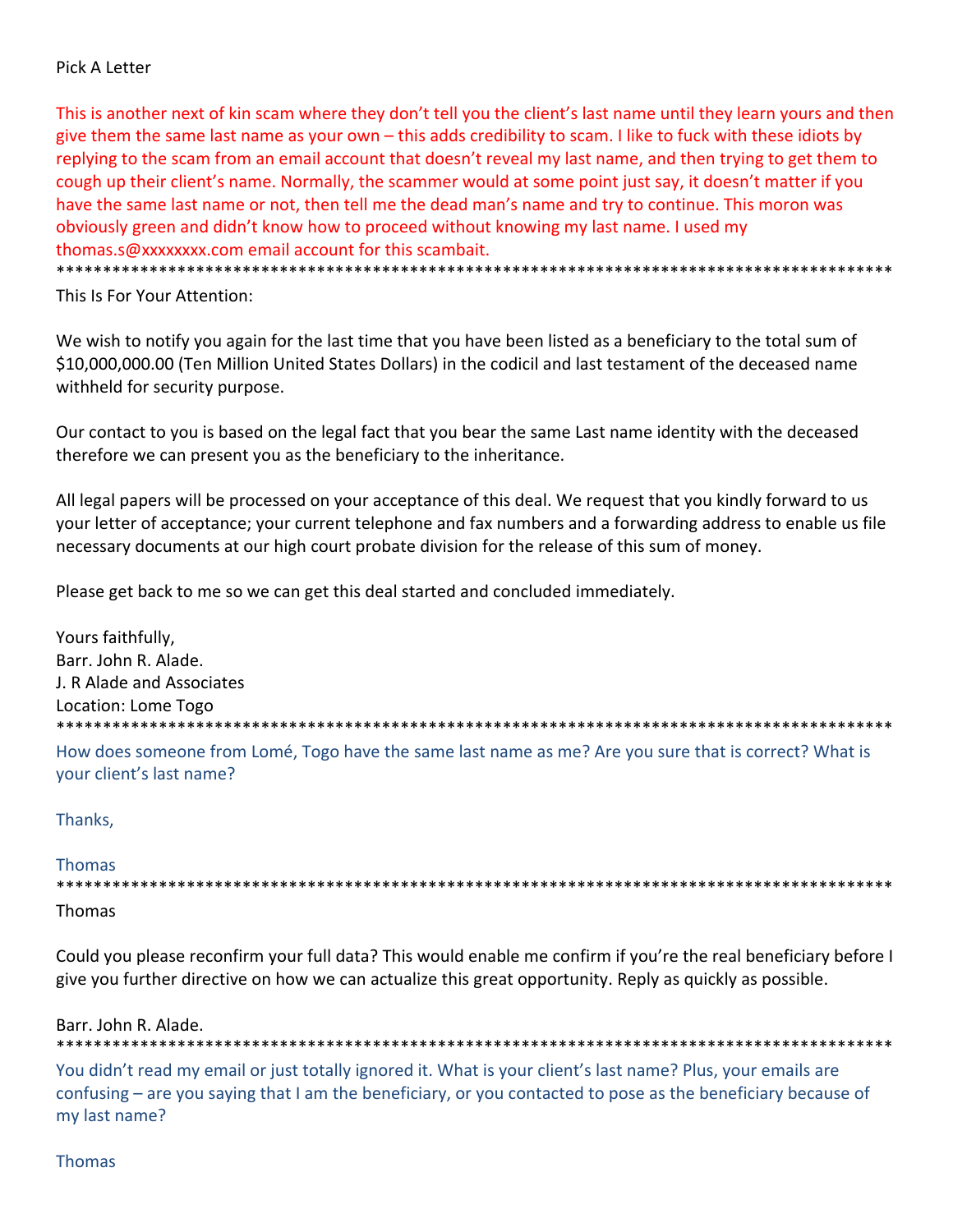## **Thomas**

So I can confirm you are the beneficiary to my deceased client I need you to tell me your surmane so we can cross check our data base. This would enable me confirm if you're the real beneficiary before I give you further directive on how we can actualize this great opportunity. Reply as quickly as possible.

Barr. John R. Alade. .<br>\* \* \* \* \* \* \* \* \* \* \* \* \* \* \* \* \* \* \* **\*\*\*\*\*\*\*\*\*\*\*\*\*\*\*** 

So I am the beneficiary? How does this degenerate even know me? I am not in the habit of rubbing elbows with members of the lower castes. That was mighty white of him to leave me this substantial sum of money. By the way, what's his last name again?

#### **Thomas**

| Thomas |
|--------|

You have to tell me your full name data before I can tell you my client name for security reason. Reply as quickly as possible.

#### Barr. John R. Alade.

\*\*\*\*\*\*\*\*\*\*\*\*\*\*\*\*\* \*\*\*\*\*\*\*\*\*\*\*\*\*\*\*\*\*\*\*\*\*\*\*

Could you at least give me a hint? What does your client's name end with? That would not be breaking your air tight security procedures, though you are conducting business from a free email account.

#### **Thomas**

# **Thomas**

This is no joking matter and if you will not conply with my request I see no choice but to reject you from your inheritance. If you are not intrested then donot email me again. Reply as quickly as possible.

# Barr. John R. Alade.

I am not joking – I have my own security reasons for doing as I do. I do not give out personal details about myself until I have verified that everything is the truth. I am not asking you for detailed, personal, and confidential data about your "client"; just tell me what letter his last name ends with. That's all, sport. Just one letter...C'mon, you can do it.

#### Thomas

Thomas

You are unserious in this and you claim will be denied by the high court without me help. I wil do this without your help because you cannot follow my directives. Do not contact me again unless you can follow direction proper.

Barr. John R. Alade.